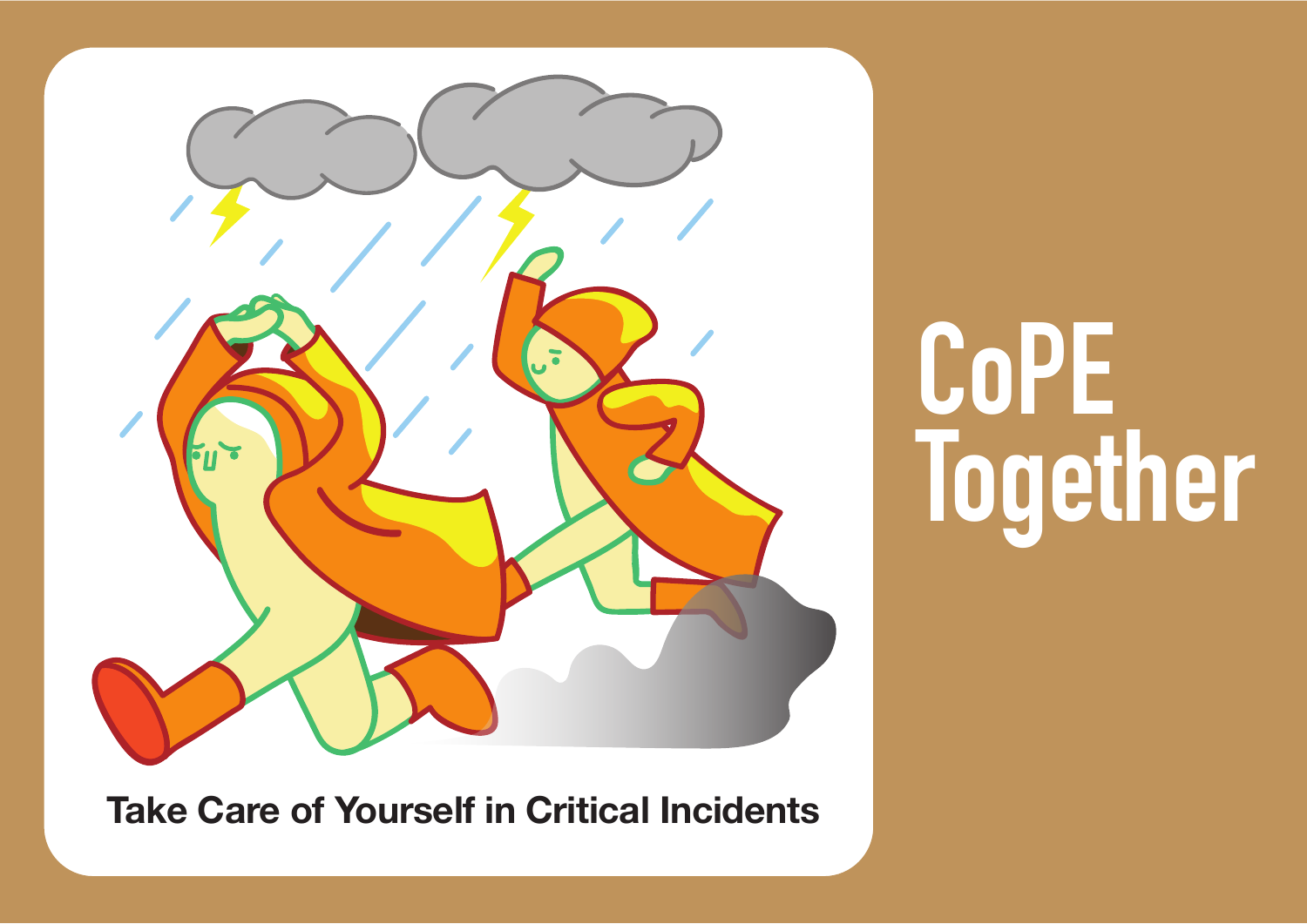

**Experiencing or witnessing** a critical incident can be distressing. It is understandable to feel emotional. Your sleep, eating, concentration and routines may be affected.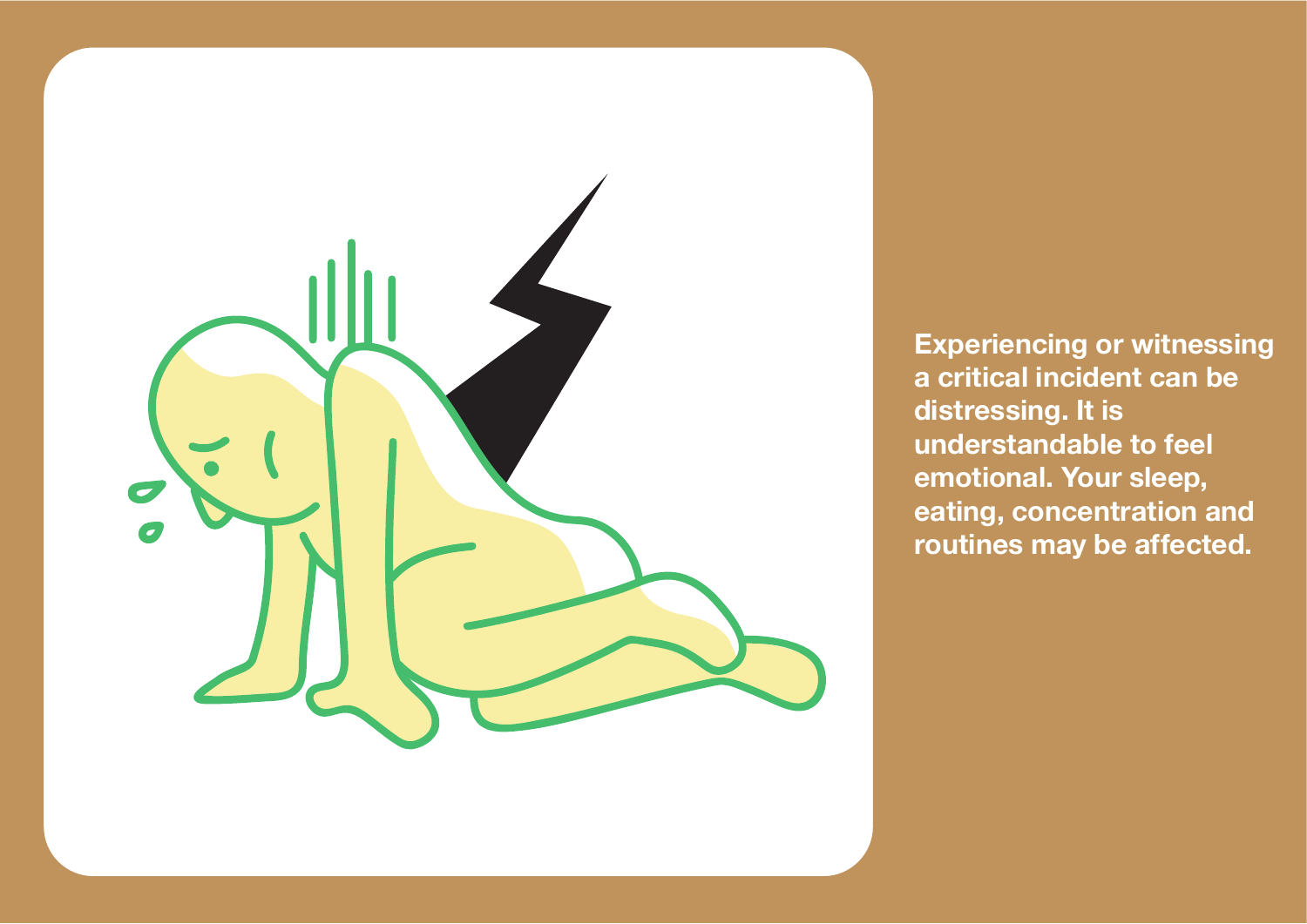

**These responses are helping your body and mind cope with and make sense of the incident and its impacts. They are very normal.**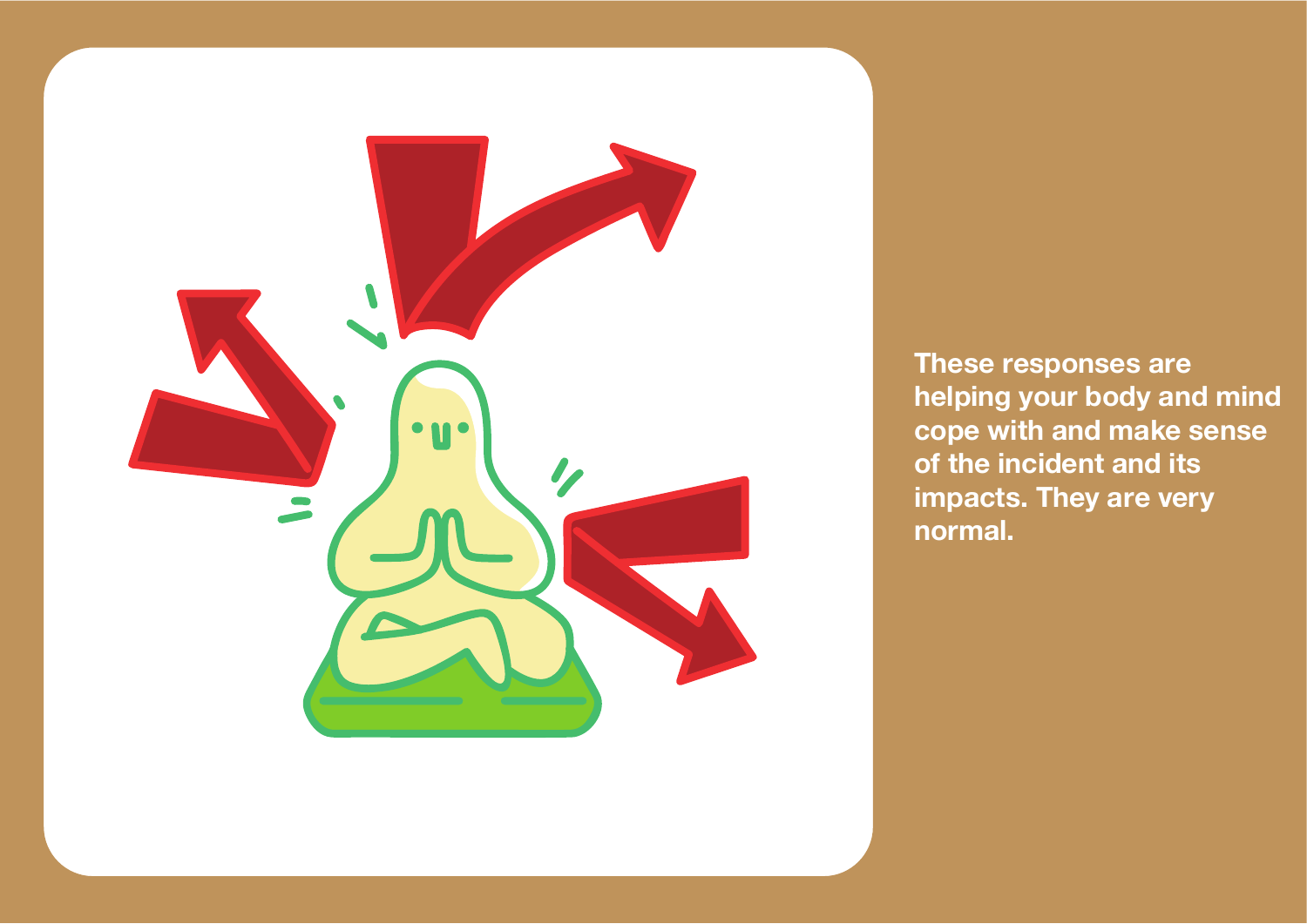

**How to cope with acute stress?**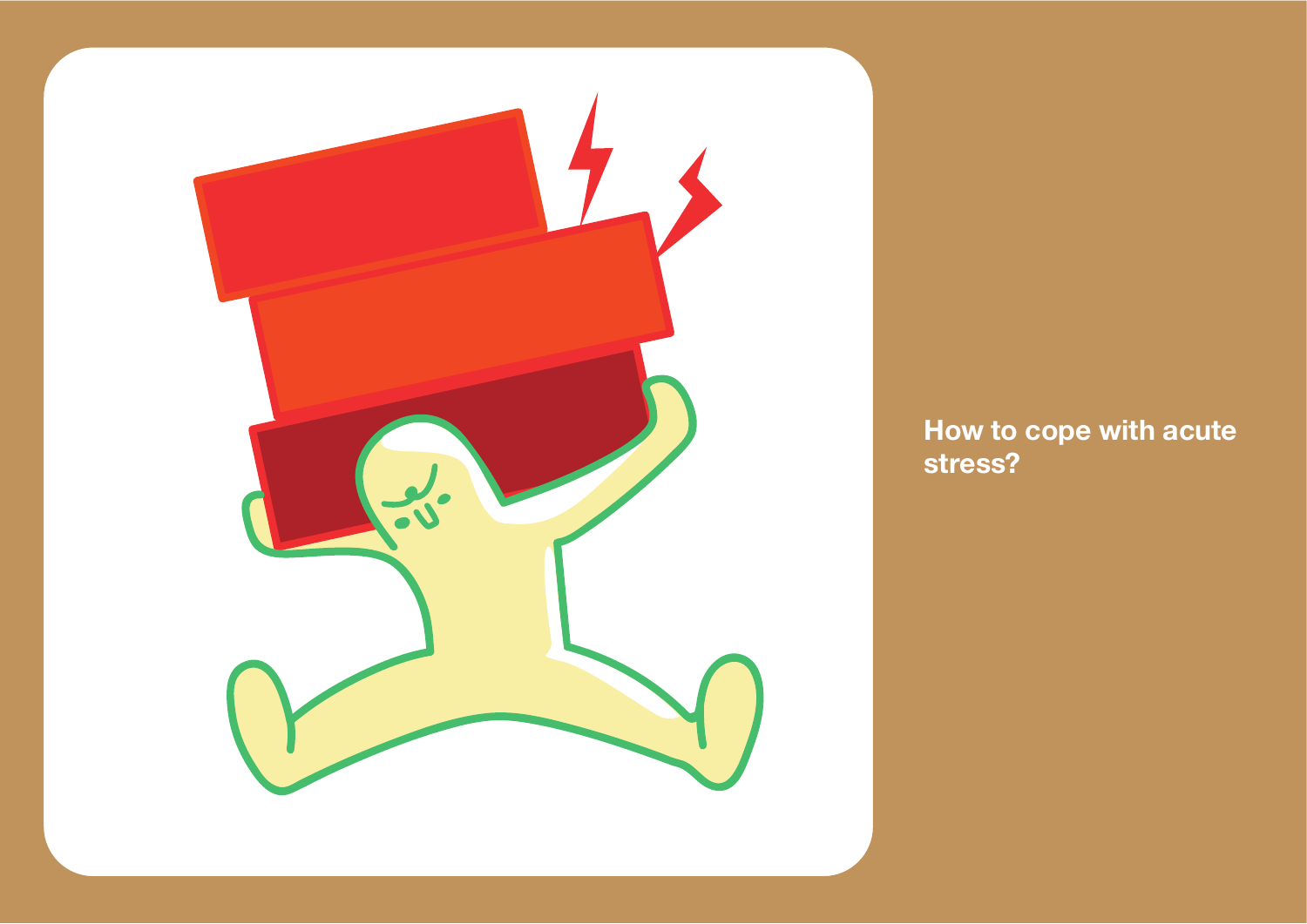

**Take a break from things related to the incident from time to time.**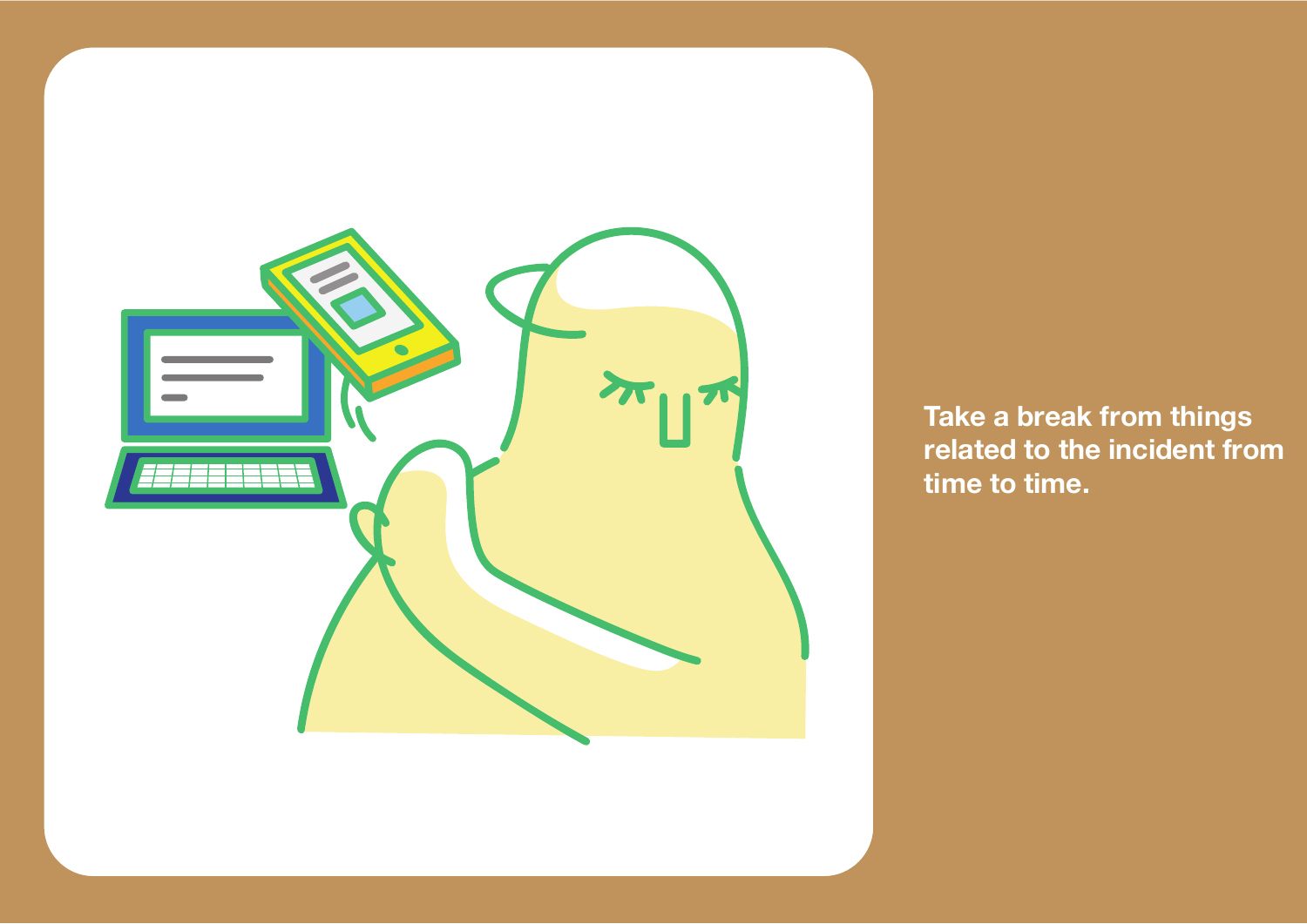

**Rest yourself in a comfortable place or position.**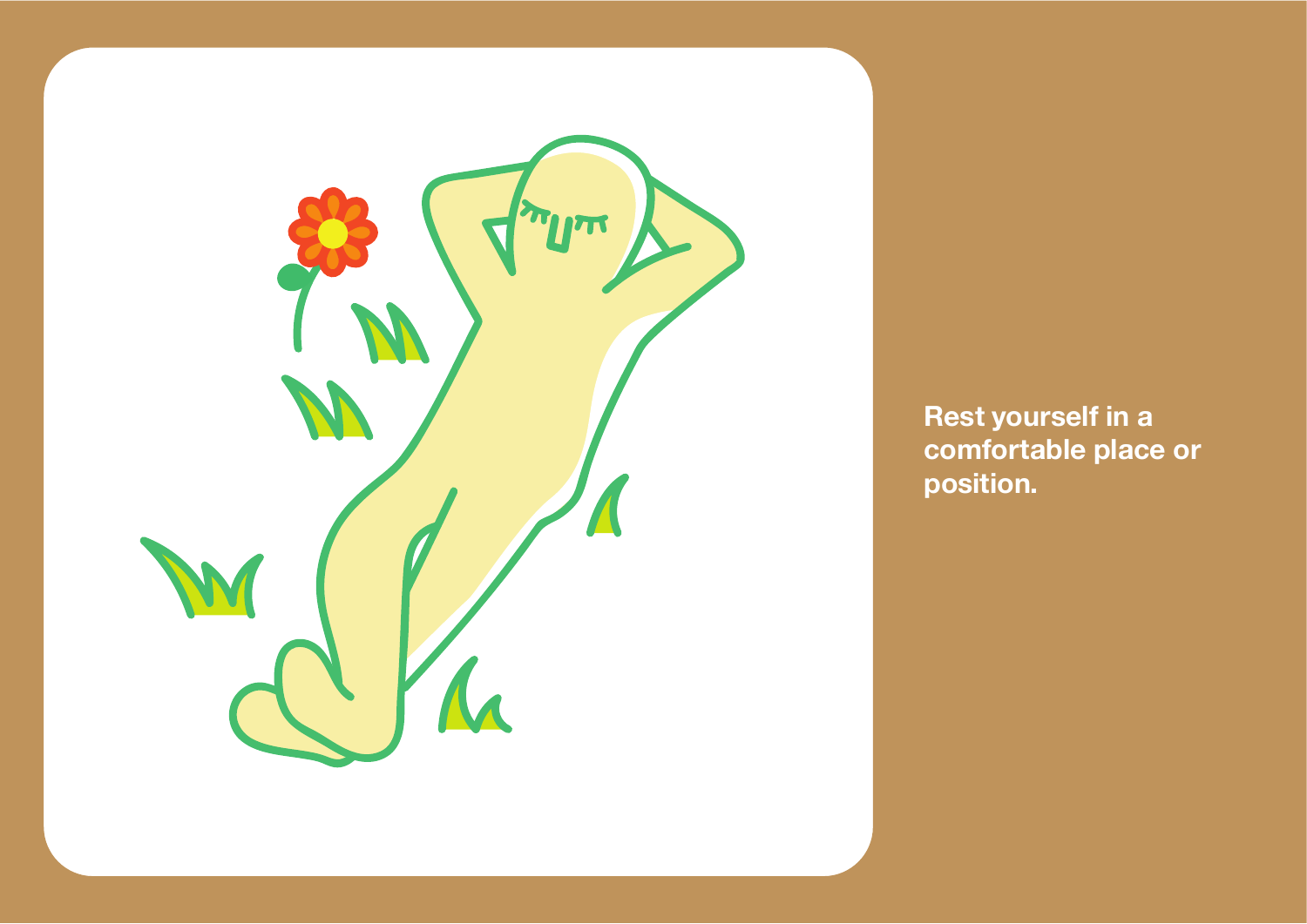

**Relax your body and mind with slow breathing, stretching or meditation.**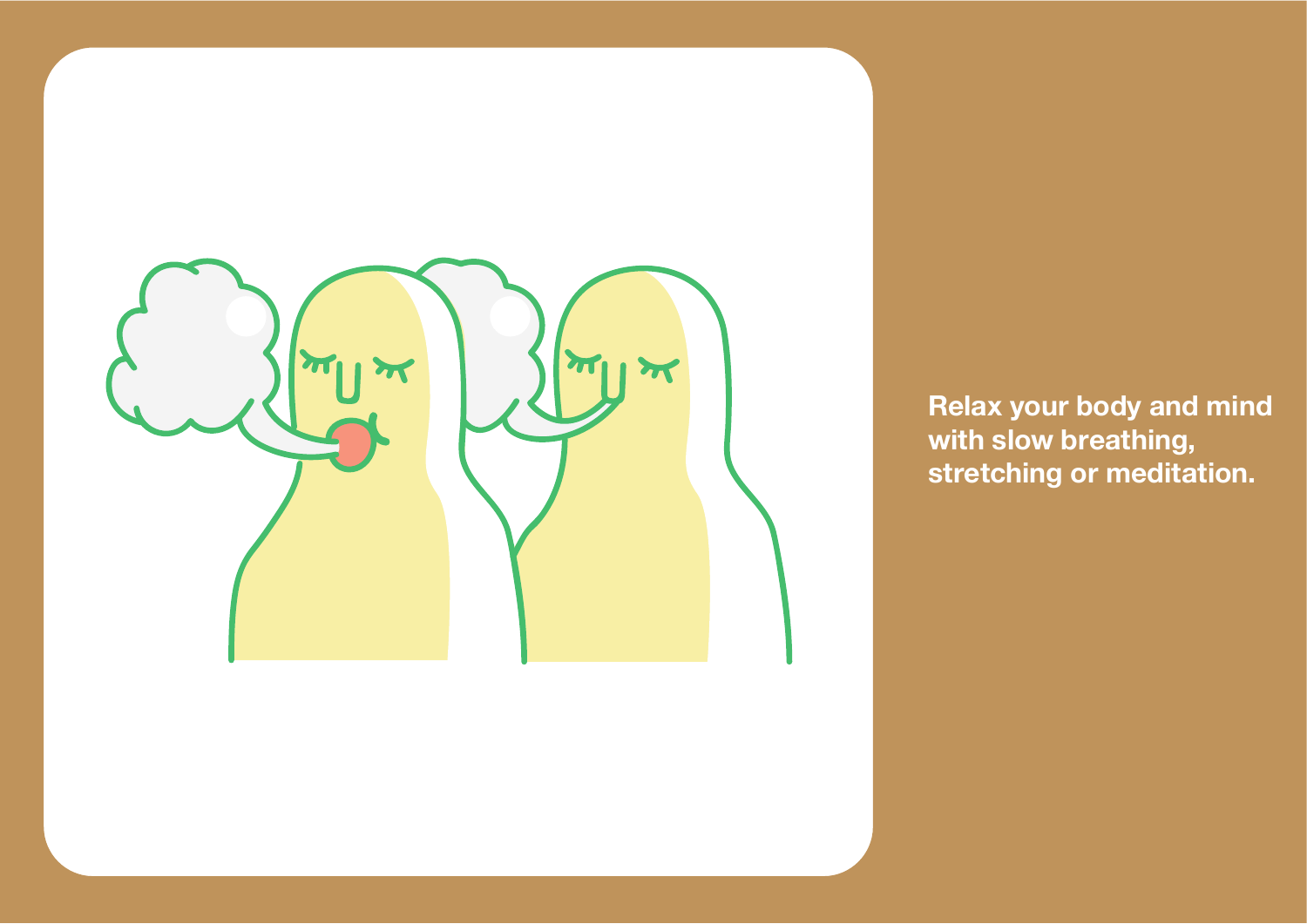

**Talk to your friends or people who care about you. If you do not feel like talking, simply spend some time with them (silence is okay).**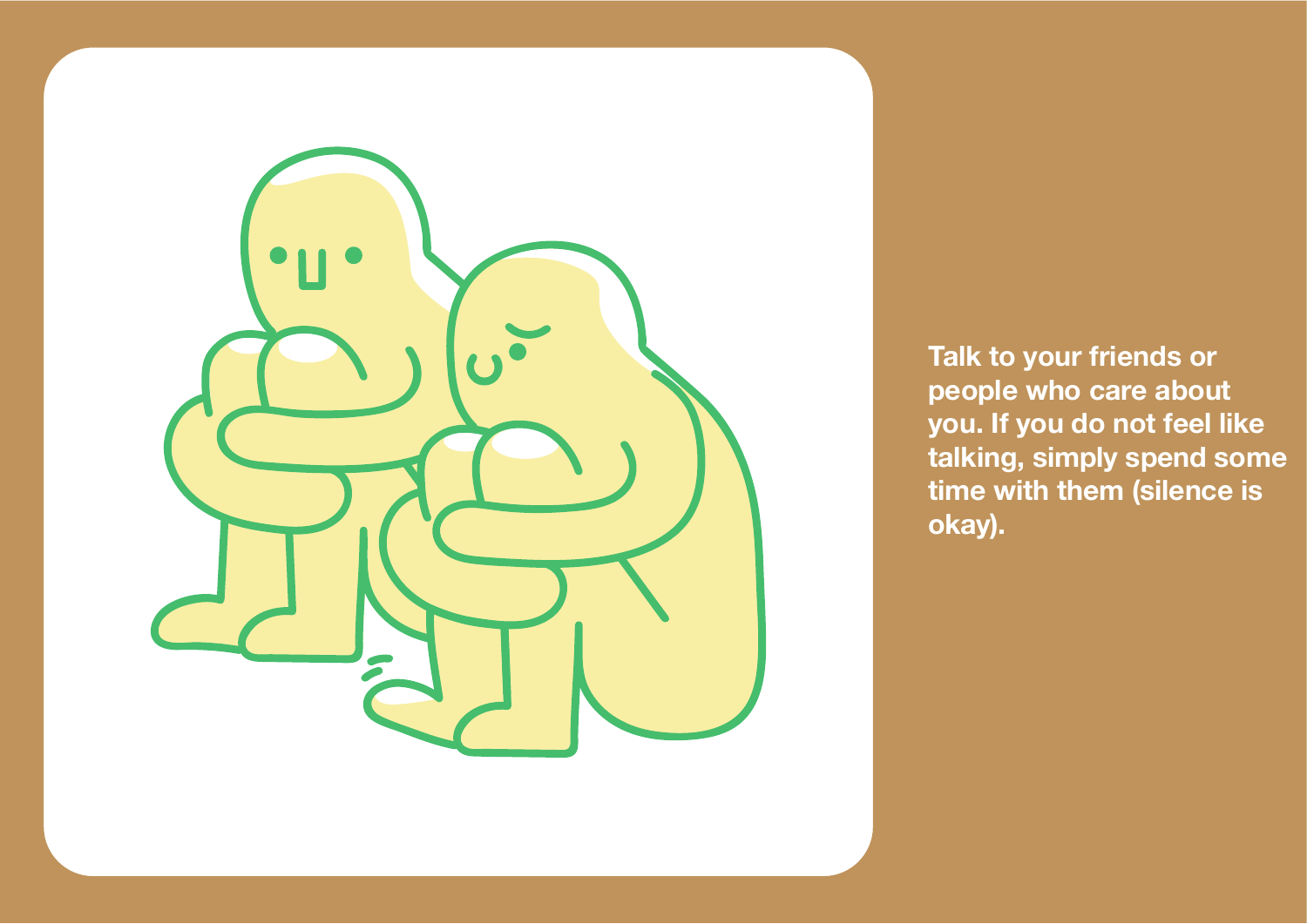

**Write, draw or use other means to express yourself.**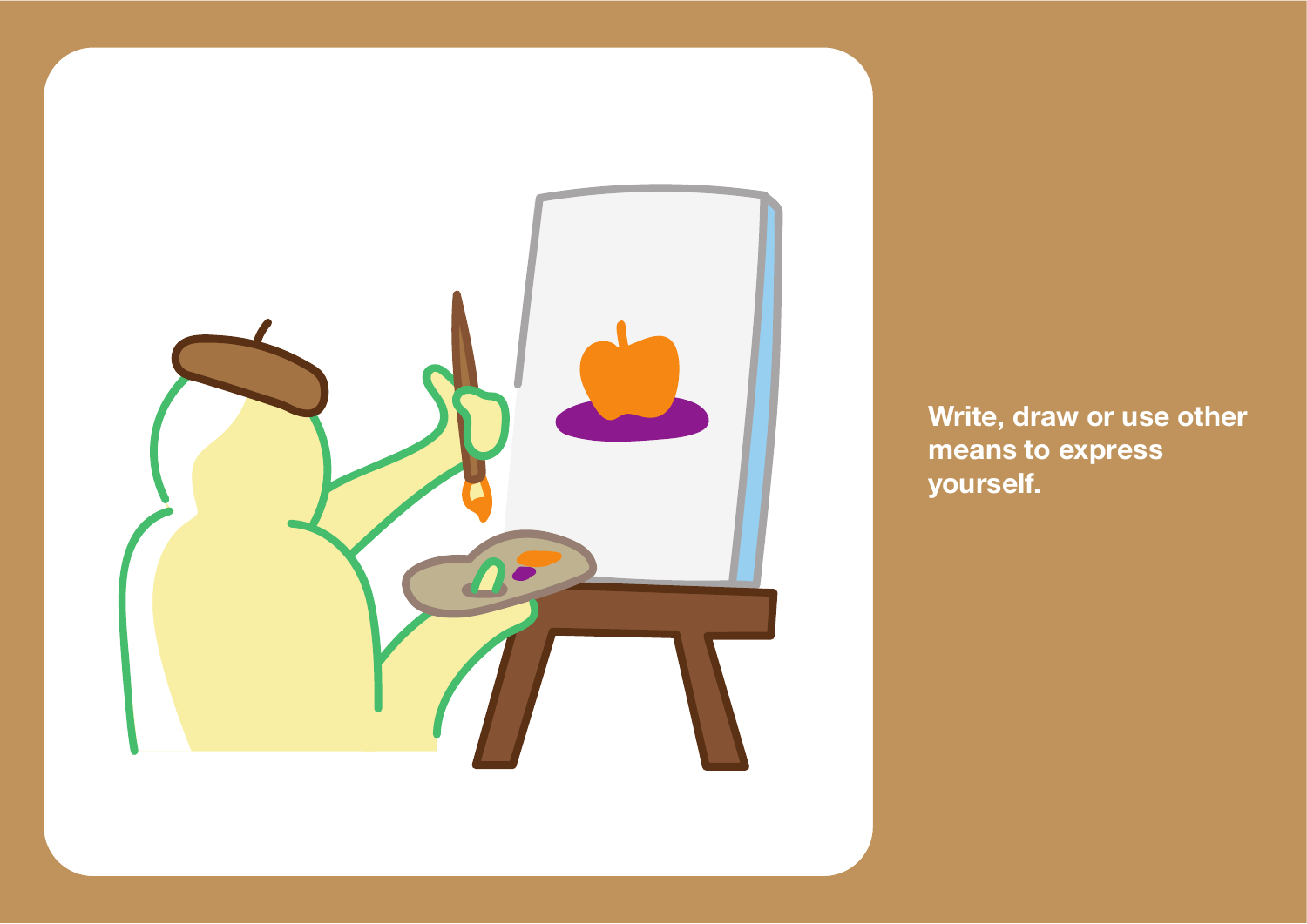

**Give yourself time to process your emotions and thoughts.**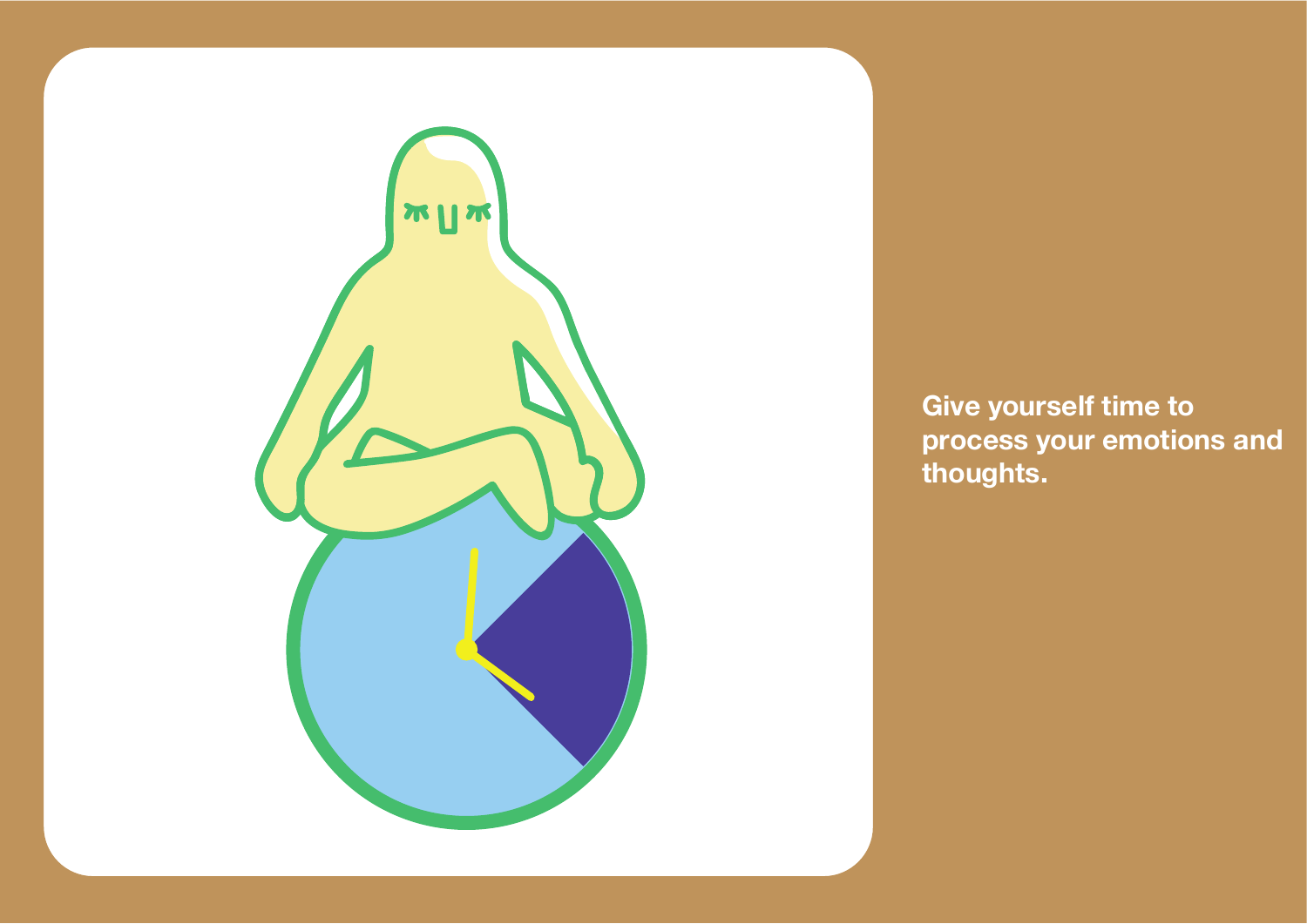

**If your distress persists for more than a month, seek professional advice (e.g. Counsellors or Clinical Psychologists at CEDARS-CoPE or Doctors).**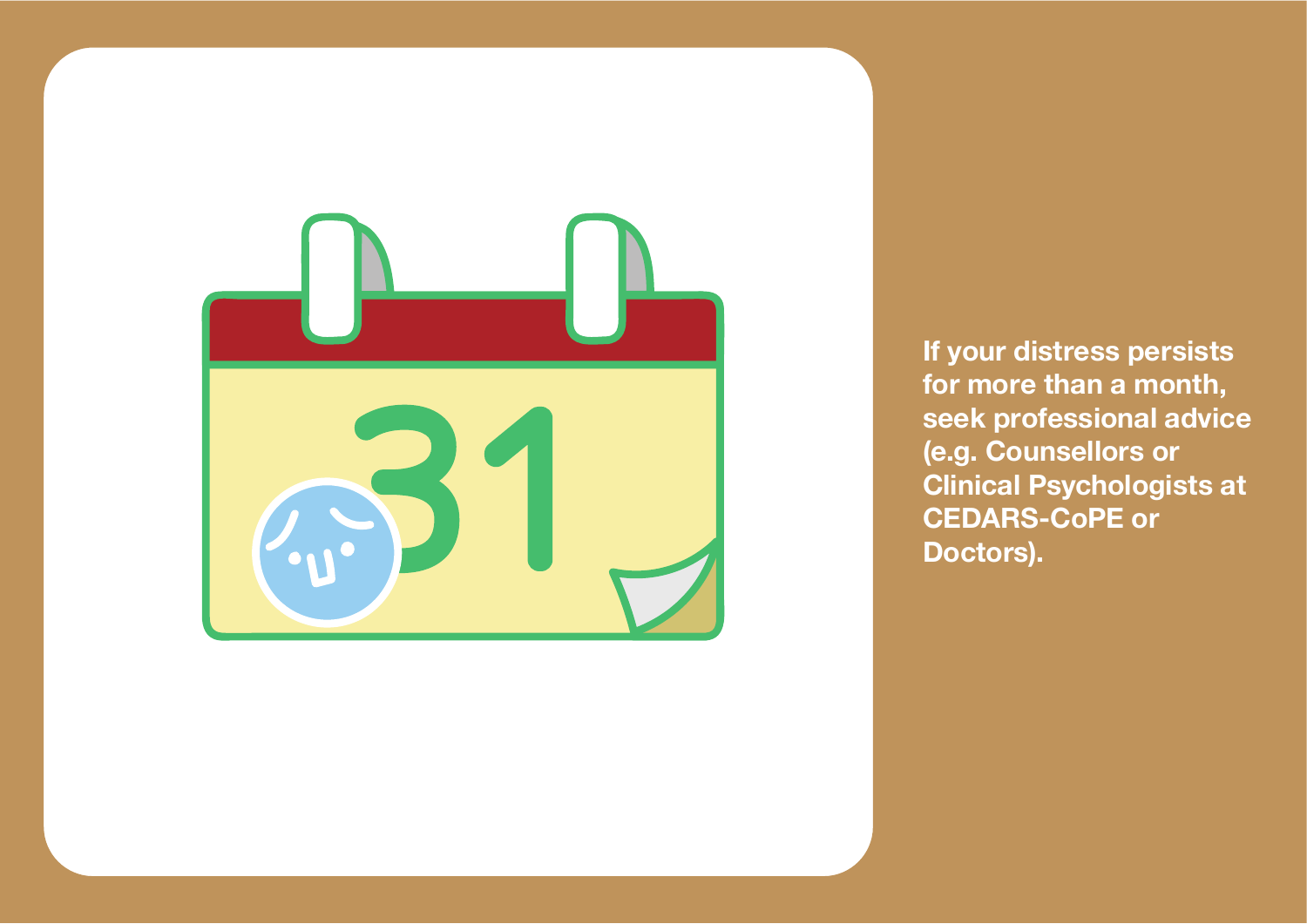

**Always be kind to yourself**